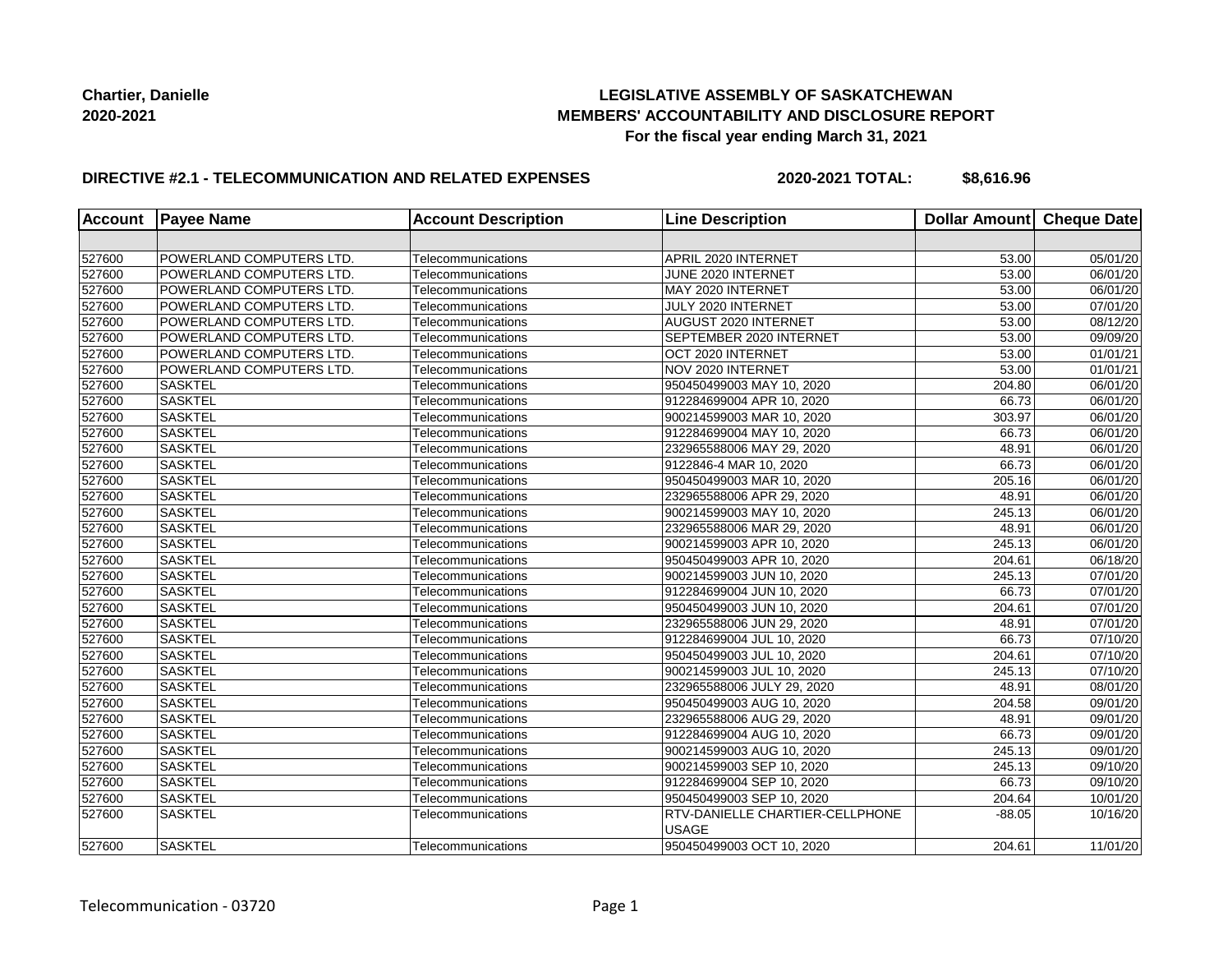# **LEGISLATIVE ASSEMBLY OF SASKATCHEWAN MEMBERS' ACCOUNTABILITY AND DISCLOSURE REPORT For the fiscal year ending March 31, 2021**

# **DIRECTIVE #2.1 - TELECOMMUNICATION AND RELATED EXPENSES**

**2020-2021 TOTAL: \$8,616.96**

| <b>Account</b> | <b>Payee Name</b>     | <b>Account Description</b>           | <b>Line Description</b>              | Dollar Amount | <b>Cheque Date</b> |
|----------------|-----------------------|--------------------------------------|--------------------------------------|---------------|--------------------|
|                |                       |                                      |                                      |               |                    |
| 527600         | <b>SASKTEL</b>        | Telecommunications                   | 900214599003 OCT 10, 2020            | 245.13        | 11/01/20           |
| 527600         | <b>SASKTEL</b>        | Telecommunications                   | 950450499003 NOV 10, 2020            | 210.72        | 01/01/21           |
| 527600         | <b>SASKTEL</b>        | Telecommunications                   | 900214599003 NOV 10, 2020            | 258.63        | 01/01/21           |
| 530600         | <b>SASKTEL</b>        | Placement - Tender Ads               | 900214599003 MAR 10, 2020            | 204.90        | 06/01/20           |
| 530600         | <b>SASKTEL</b>        | Placement - Tender Ads               | 900214599003 MAY 10, 2020            | 204.90        | 06/01/20           |
| 530600         | <b>SASKTEL</b>        | Placement - Tender Ads               | 900214599003 APR 10, 2020            | 204.90        | 06/01/20           |
| 530600         | <b>SASKTEL</b>        | Placement - Tender Ads               | 900214599003 JUN 10, 2020            | 204.90        | 07/01/20           |
| 530600         | <b>SASKTEL</b>        | Placement - Tender Ads               | 900214599003 JUL 10, 2020            | 204.90        | 07/10/20           |
| 530600         | ISASKTEL              | Placement - Tender Ads               | 900214599003 AUG 10, 2020            | 204.90        | 09/01/20           |
| 530600         | <b>SASKTEL</b>        | Placement - Tender Ads               | 900214599003 SEP 10, 2020            | 204.90        | 09/10/20           |
| 530600         | <b>SASKTEL</b>        | Placement - Tender Ads               | 900214599003 OCT 10, 2020            | 204.90        | 11/01/20           |
| 530600         | <b>SASKTEL</b>        | Placement - Tender Ads               | 900214599003 NOV 10, 2020            | 204.90        | 01/01/21           |
| 530600         | <b>SASKTEL</b>        | Placement - Tender Ads               | 900214599003 DEC 10, 2020            | 160.04        | 01/01/21           |
| 565200         | CHARTIER, DANIELLE E. | Office Furniture and Equipment - Exp | <b>REIMB: PHONE CONTRACT BUY-OUT</b> | 408.85        | 09/23/20           |
| 565200         | <b>SASKTEL</b>        | Office Furniture and Equipment - Exp | 900214599003 MAR 10, 2020            | 980.60        | 06/01/20           |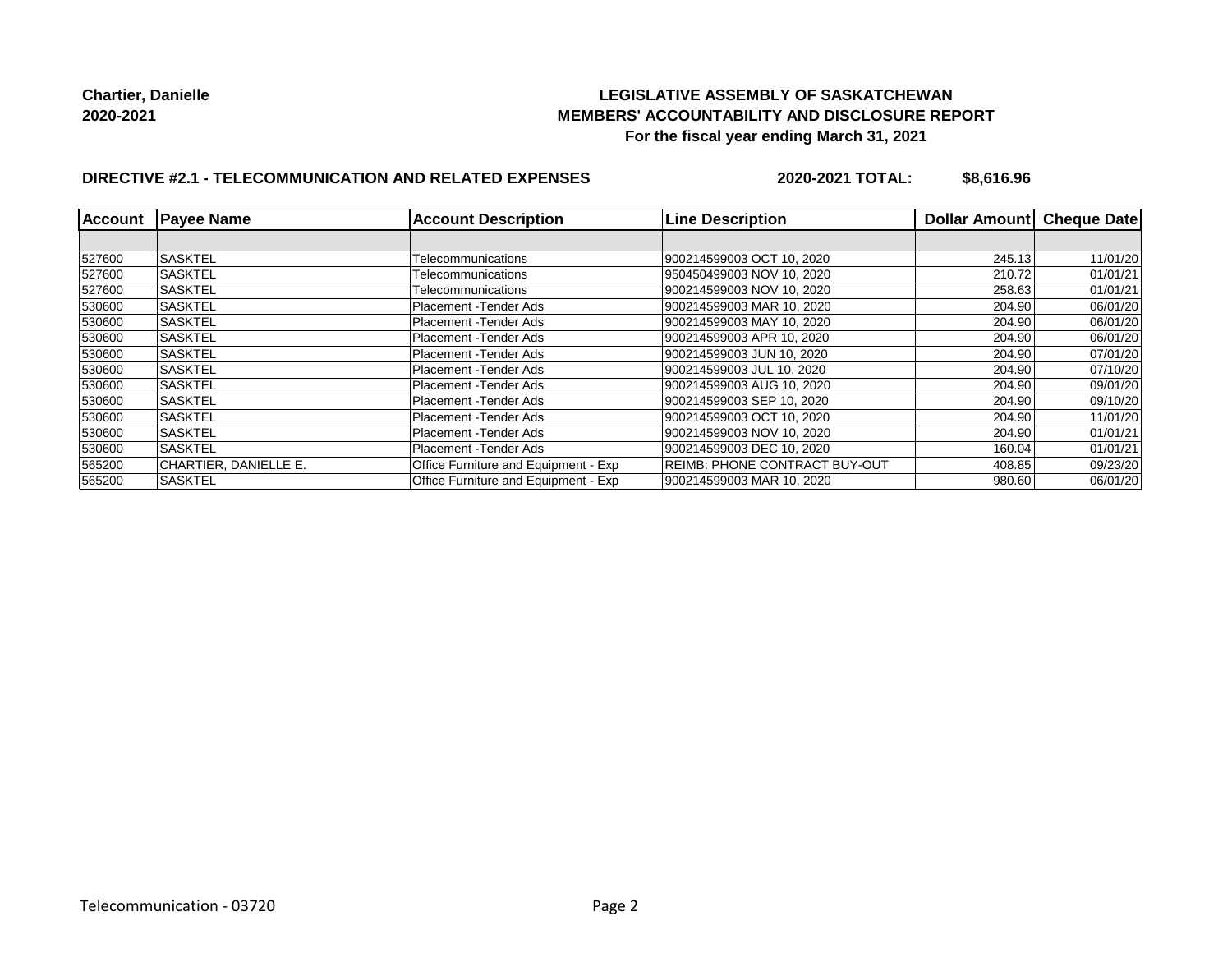# **LEGISLATIVE ASSEMBLY OF SASKATCHEWAN MEMBERS' ACCOUNTABILITY AND DISCLOSURE REPORT For the fiscal year ending March 31, 2021**

# **DIRECTIVE #3.1 - MLA TRAVEL AND LIVING EXPENSES**

**2020-2021 TOTAL: \$12,862.80**

| <b>Account</b> | <b>Payee Name</b>        | <b>Account Description</b>  | <b>Line Description</b>             | Dollar Amount | <b>Cheque Date</b> |
|----------------|--------------------------|-----------------------------|-------------------------------------|---------------|--------------------|
|                |                          |                             |                                     |               |                    |
| 541900         | CHARTIER, DANIELLE E.    | <b>Elected Rep - Travel</b> | MLA TRAVEL JUN 8-16, 2020           | 804.40        | 06/18/20           |
| 541900         | CHARTIER, DANIELLE E.    | <b>Elected Rep - Travel</b> | MLA TRAVEL JUN 21-26, 2020          | 897.20        | 07/01/20           |
| 541900         | CHARTIER, DANIELLE E.    | <b>Elected Rep - Travel</b> | MLA TRAVEL JUN 28- JUL 3, 2020      | 601.22        | 07/13/20           |
| 541900         | CHARTIER, DANIELLE E.    | <b>Elected Rep - Travel</b> | MLA TRAVEL JULY 18 - AUGUST 6, 2020 | 736.55        | 08/19/20           |
| 541900         | CHARTIER, DANIELLE E.    | <b>Elected Rep - Travel</b> | MLA TRAVEL SEP 5-28, 2020           | 1,773.43      | 10/01/20           |
| 541900         | <b>GAILING, MARGARET</b> | <b>Elected Rep - Travel</b> | APRIL 2020 MLA REGINA               | 1,150.00      | 04/01/20           |
|                |                          |                             | <b>ACCOMMODATIONS</b>               |               |                    |
| 541900         | <b>GAILING, MARGARET</b> | <b>Elected Rep - Travel</b> | MAY 2020 MLA REGINA                 | 1,150.00      | 04/25/20           |
|                |                          |                             | <b>ACCOMMODATION</b>                |               |                    |
| 541900         | <b>GAILING, MARGARET</b> | Elected Rep - Travel        | JUNE 2020 MLA REGINA                | 1,150.00      | 05/15/20           |
|                |                          |                             | ACCOMMODATION                       |               |                    |
| 541900         | <b>GAILING, MARGARET</b> | Elected Rep - Travel        | JULY 2020 MLA REGINA                | 1,150.00      | 06/07/20           |
|                |                          |                             | ACCOMMODATION                       |               |                    |
| 541900         | <b>GAILING, MARGARET</b> | <b>Elected Rep - Travel</b> | AUG 2020 MLA REGINA                 | 1,150.00      | 07/07/20           |
|                |                          |                             | <b>ACCOMMODATION</b>                |               |                    |
| 541900         | <b>GAILING, MARGARET</b> | <b>Elected Rep - Travel</b> | <b>SEPT 2020 MLA REGINA</b>         | 1,150.00      | 08/14/20           |
|                |                          |                             | <b>ACCOMMODATION</b>                |               |                    |
| 541900         | <b>GAILING, MARGARET</b> | Elected Rep - Travel        | OCT 2020 MLA REGINA                 | 1,150.00      | 09/11/20           |
|                |                          |                             | ACCOMMODATION                       |               |                    |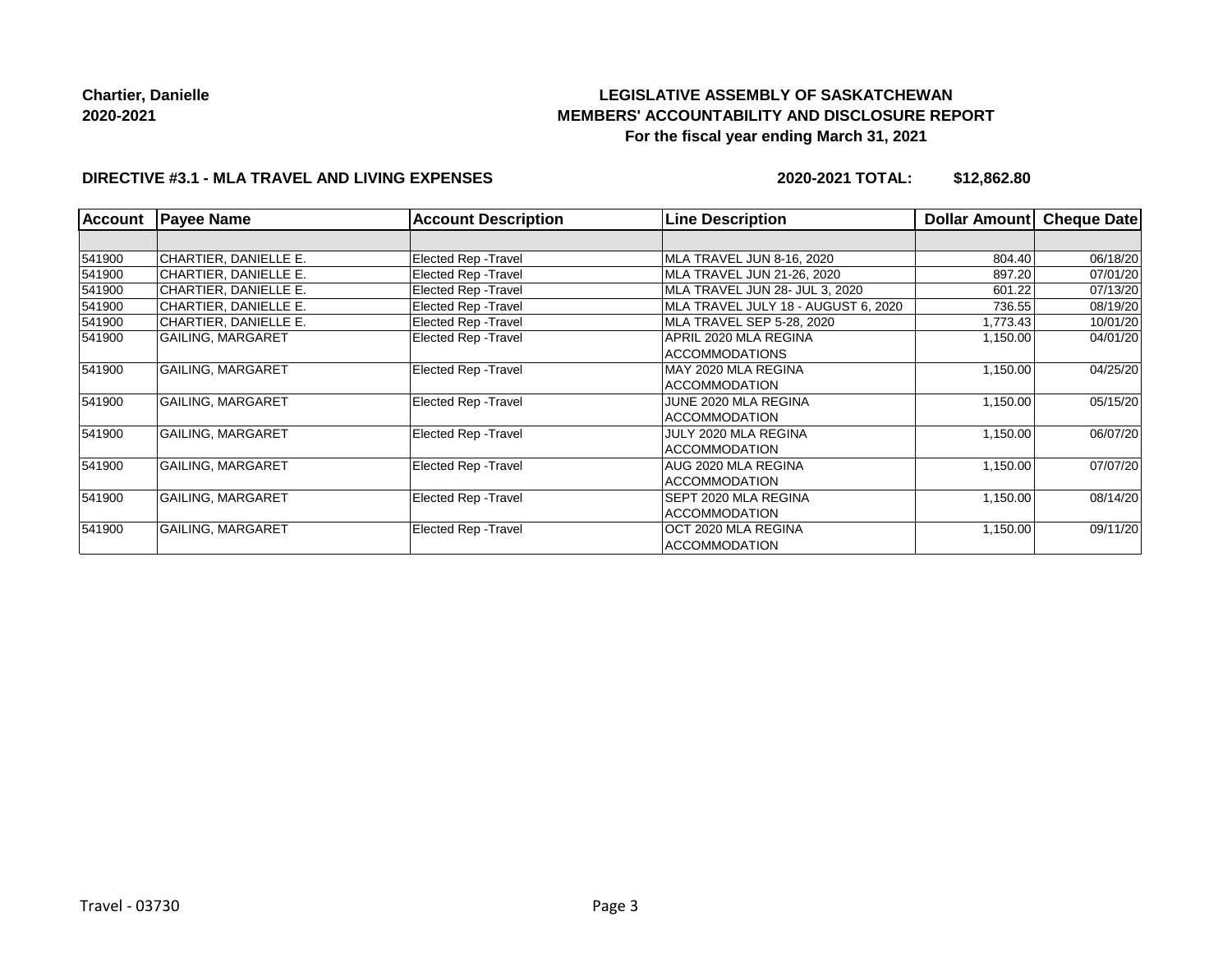# **LEGISLATIVE ASSEMBLY OF SASKATCHEWAN MEMBERS' ACCOUNTABILITY AND DISCLOSURE REPORT For the fiscal year ending March 31, 2021**

#### **DIRECTIVE #4.1 - CONSTITUENCY SERVICE EXPENSES**

**2020-2021 TOTAL: \$46,382.34**

| <b>Account</b> | <b>Payee Name</b>                                                    | <b>Account Description</b>                | <b>Line Description</b>    | Dollar Amount Cheque Date |          |
|----------------|----------------------------------------------------------------------|-------------------------------------------|----------------------------|---------------------------|----------|
|                |                                                                      |                                           |                            |                           |          |
| 522000         | <b>WHITE'S PHARMACY</b>                                              | Rent of Ground, Buildings and Other Space | APRIL 2020 MLA OFFICE RENT | 1,100.00                  | 04/01/20 |
| 522000         | <b>WHITE'S PHARMACY</b>                                              | Rent of Ground, Buildings and Other Space | MAY 2020 MLA OFFICE RENT   | 1,100.00                  | 04/25/20 |
| 522000         | <b>WHITE'S PHARMACY</b>                                              | Rent of Ground, Buildings and Other Space | JUNE 2020 MLA OFFICE RENT  | 1,100.00                  | 05/15/20 |
| 522000         | <b>WHITE'S PHARMACY</b>                                              | Rent of Ground, Buildings and Other Space | JULY 2020 MLA OFFICE RENT  | 1,100.00                  | 06/07/20 |
| 522000         | <b>WHITE'S PHARMACY</b>                                              | Rent of Ground, Buildings and Other Space | AUG 2020 MLA OFFICE RENT   | 1,100.00                  | 07/07/20 |
| 522000         | <b>WHITE'S PHARMACY</b>                                              | Rent of Ground, Buildings and Other Space | SEPT 2020 MLA OFFICE RENT  | 1,100.00                  | 08/14/20 |
| 522000         | <b>WHITE'S PHARMACY</b>                                              | Rent of Ground, Buildings and Other Space | OCT 2020 MLA OFFICE RENT   | 1,100.00                  | 09/11/20 |
| 522000         | <b>WHITE'S PHARMACY</b>                                              | Rent of Ground, Buildings and Other Space | NOV 2020 MLA OFFICE RENT   | 1,100.00                  | 10/07/20 |
| 522200         | <b>SUCCESS OFFICE SYSTEMS</b>                                        | Rent of Photocopiers                      | <b>COPIER CHARGES</b>      | 227.97                    | 06/01/20 |
| 522200         | SUCCESS OFFICE SYSTEMS                                               | Rent of Photocopiers                      | <b>COPIER CHARGES</b>      | 229.00                    | 06/01/20 |
| 522200         | <b>SUCCESS OFFICE SYSTEMS</b>                                        | Rent of Photocopiers                      | <b>COPIER CHARGES</b>      | 202.85                    | 07/01/20 |
| 522200         | <b>SUCCESS OFFICE SYSTEMS</b>                                        | Rent of Photocopiers                      | <b>COPIER CHARGES</b>      | 172.42                    | 07/09/20 |
| 522200         | <b>SUCCESS OFFICE SYSTEMS</b>                                        | Rent of Photocopiers                      | <b>COPIER CHARGES</b>      | 164.16                    | 09/01/20 |
| 522200         | <b>SUCCESS OFFICE SYSTEMS</b>                                        | Rent of Photocopiers                      | <b>COPIER CHARGES</b>      | 147.81                    | 09/23/20 |
| 522200         | <b>SUCCESS OFFICE SYSTEMS</b>                                        | Rent of Photocopiers                      | <b>COPIER CHARGES</b>      | 298.52                    | 02/01/21 |
| 525000         | <b>HICKS, JASON</b>                                                  | Postal, Courier, Freight and Related      | CA TRAVEL/POSTAGE          | 2.04                      | 05/11/20 |
| 525000         | MINISTER OF FINANCE-MINISTRY OF<br>SASKBUILDS AND PROCUREMENT        | Postal, Courier, Freight and Related      | MAIL SERVICES MAY 2020     | 50.67                     | 07/01/20 |
| 525000         | MINISTER OF FINANCE-MINISTRY OF<br><b>SASKBUILDS AND PROCUREMENT</b> | Postal, Courier, Freight and Related      | MAIL SERVICES FEB 2020     | 50.02                     | 07/01/20 |
| 525000         | MINISTER OF FINANCE-MINISTRY OF<br><b>SASKBUILDS AND PROCUREMENT</b> | Postal, Courier, Freight and Related      | MAIL SERVICES APR 2020     | 50.67                     | 07/01/20 |
| 525000         | MINISTER OF FINANCE-MINISTRY OF<br>SASKBUILDS AND PROCUREMENT        | Postal, Courier, Freight and Related      | MAIL SERVICES JUL 2020     | 50.71                     | 09/01/20 |
| 525000         | MINISTER OF FINANCE-MINISTRY OF<br><b>SASKBUILDS AND PROCUREMENT</b> | Postal, Courier, Freight and Related      | MAIL SERVICES JUN 2020     | 50.67                     | 09/01/20 |
| 525000         | MINISTER OF FINANCE-MINISTRY OF<br><b>SASKBUILDS AND PROCUREMENT</b> | Postal, Courier, Freight and Related      | MAIL SERVICES AUG 2020     | 50.71                     | 10/01/20 |
| 525000         | MINISTER OF FINANCE-MINISTRY OF<br>SASKBUILDS AND PROCUREMENT        | Postal, Courier, Freight and Related      | MAIL SERVICES SEP 2020     | 52.76                     | 10/22/20 |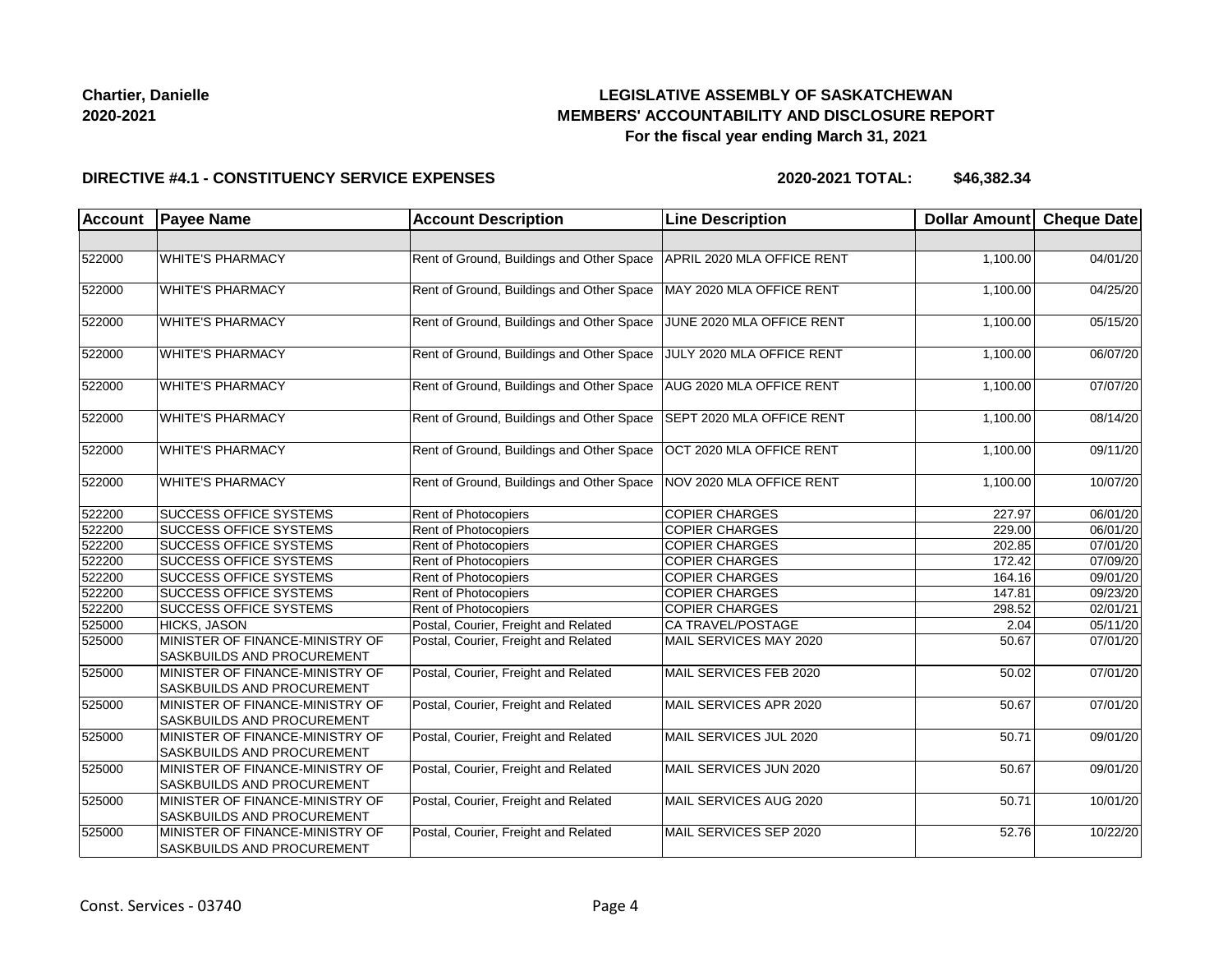# **LEGISLATIVE ASSEMBLY OF SASKATCHEWAN MEMBERS' ACCOUNTABILITY AND DISCLOSURE REPORT For the fiscal year ending March 31, 2021**

#### **DIRECTIVE #4.1 - CONSTITUENCY SERVICE EXPENSES**

**2020-2021 TOTAL: \$46,382.34**

| <b>Account</b> | <b>Payee Name</b>                                        | <b>Account Description</b>           | <b>Line Description</b>                              | <b>Dollar Amount</b> | <b>Cheque Date</b>    |
|----------------|----------------------------------------------------------|--------------------------------------|------------------------------------------------------|----------------------|-----------------------|
|                |                                                          |                                      |                                                      |                      |                       |
| 528000         | NETFORE SYSTEMS INC.                                     | <b>Support Services</b>              | SOFTWARE LICENSING                                   | 1,500.00             | 05/01/20              |
| 528000         | POWERLAND COMPUTERS LTD.                                 | <b>Support Services</b>              | <b>TECHNICAL SERVICE</b>                             | 295.75               | 08/01/20              |
| 529000         | COSMOPOLITAN INDUSTRIES LTD.                             | <b>General Contractual Services</b>  | SHREDDING - NO GST                                   | 46.00                | 08/01/20              |
| 529000         | COSMOPOLITAN INDUSTRIES LTD.                             | <b>General Contractual Services</b>  | <b>SHREDDING</b>                                     | 119.70               | 09/01/20              |
| 529000         | COSMOPOLITAN INDUSTRIES LTD.                             | <b>General Contractual Services</b>  | <b>SHREDDING</b>                                     | 46.00                | 01/01/21              |
| 529000         | COSMOPOLITAN INDUSTRIES LTD.                             | <b>General Contractual Services</b>  | <b>SHREDDING</b>                                     | 136.00               | 01/01/21              |
| 529000         | GOTMOLD?                                                 | <b>General Contractual Services</b>  | MOLD TESTING                                         | 190.00               | 05/01/20              |
| 529000         | LAVALLEE, LOUIS W.                                       | <b>General Contractual Services</b>  | MLA OFFICE JANITORIAL SERVICES                       | 35.00                | 08/01/20              |
| 529000         | NEAT CARE & UPKEEP CO.                                   | <b>General Contractual Services</b>  | MLA OFFICE JANITORIAL SERVICE                        | 46.38                | 08/01/20              |
| 529000         | NEAT CARE & UPKEEP CO.                                   | <b>General Contractual Services</b>  | <b>OFFICE CLEANING</b>                               | 64.93                | 08/02/20              |
| 529000         | <b>ROBERT, TAMMY D</b>                                   | <b>General Contractual Services</b>  | RESEARCH JUN 2020                                    | 1,000.00             | 07/03/20              |
| 529200         | LAST DOOR RECOVERY SOCIETY                               | Professional Development             | <b>CONFERENCE</b>                                    | 50.00                | 06/01/20              |
| 530500         | <b>CREATIVE OUTDOOR</b>                                  | Media Placement                      | RTV-DANIELLE CHARTIER-PRE-PAID<br>OFFICE AD. REIMB.  | $-540.00$            | 09/02/20              |
| 530500         | <b>HOLIDAY PARK COMMUNITY</b><br><b>ASSOCIATION</b>      | Media Placement                      | <b>ADVERTISING</b>                                   | 60.00                | 05/01/20              |
| 530500         | <b>KING GEORGE COMMUNITY</b><br><b>ASSOCIATION CORP.</b> | Media Placement                      | <b>ADVERTISING</b>                                   | 15.00                | 08/01/20              |
| 530500         | <b>NOW COMMUNICATIONS</b>                                | Media Placement                      | <b>ADVERTISING</b>                                   | 30,000.00            | $\overline{09/16/20}$ |
| 530500         | <b>PLANET S MAGAZINE</b>                                 | Media Placement                      | <b>ADVERTISING</b>                                   | 183.75               | 05/01/20              |
| 530500         | <b>PLANET S MAGAZINE</b>                                 | Media Placement                      | <b>ADVERTISING</b>                                   | 159.30               | 07/01/20              |
| 530500         | <b>PLANET S MAGAZINE</b>                                 | Media Placement                      | ADVERTISING                                          | 85.80                | 09/01/20              |
| 530500         | SASKATCHEWAN SENIORS MECHANISM Media Placement           |                                      | ADERTISING                                           | 136.00               | 07/13/20              |
| 530500         | SASKATOON DESIGNETC                                      | Media Placement                      | <b>ADVERTISING</b>                                   | 60.00                | 07/07/20              |
| 530500         | <b>SASKATOON DESIGNETC</b>                               | Media Placement                      | <b>ADVERTISING</b>                                   | 60.00                | 08/05/20              |
| 530500         | <b>SASKATOON DESIGNETC</b>                               | Media Placement                      | <b>ADVERTISING</b>                                   | 79.00                | 09/01/20              |
| 542000         | <b>HICKS, JASON</b>                                      | Travel                               | CA TRAVEL/POSTAGE                                    | 1.57                 | 05/11/20              |
| 555000         | CHARTIER, DANIELLE E.                                    | <b>Other Material and Supplies</b>   | <b>REIMB: OFFICE SUPPLIES</b>                        | 110.98               | 06/25/20              |
| 555000         | CHARTIER, DANIELLE E.                                    | Other Material and Supplies          | <b>REIMB: OFFICE SUPPLIES</b>                        | 39.91                | 09/10/20              |
| 555000         | <b>HICKS, JASON</b>                                      | <b>Other Material and Supplies</b>   | <b>OFFICE SUPPLIES</b>                               | 89.00                | 06/08/20              |
| 555000         | <b>SUPREME BASICS</b>                                    | Other Material and Supplies          | OFFICE SUPPLIES                                      | 227.83               | 07/09/20              |
| 555000         | <b>SUPREME BASICS</b>                                    | Other Material and Supplies          | <b>OFFICE SUPPLIES</b>                               | 52.99                | 08/01/20              |
| 555000         | <b>SUPREME BASICS</b>                                    | Other Material and Supplies          | <b>OFFICE SUPPLIES</b>                               | 63.57                | 09/01/20              |
| 555000         | <b>WATER MATTERS DBA CULLIGAN</b>                        | Other Material and Supplies          | OFFICE SUPPLIES                                      | 16.90                | 09/01/20              |
| 565200         | <b>ACTION OFFICE INTERIORS</b>                           | Office Furniture and Equipment - Exp | OFFICE FURNITURE                                     | 1,577.28             | 08/01/20              |
| 565200         | <b>ACTION OFFICE INTERIORS</b>                           | Office Furniture and Equipment - Exp | RTV-DANIELLE CHARTIER-DAMAGED<br><b>TABLE REFUND</b> | $-1,577.28$          | 09/02/20              |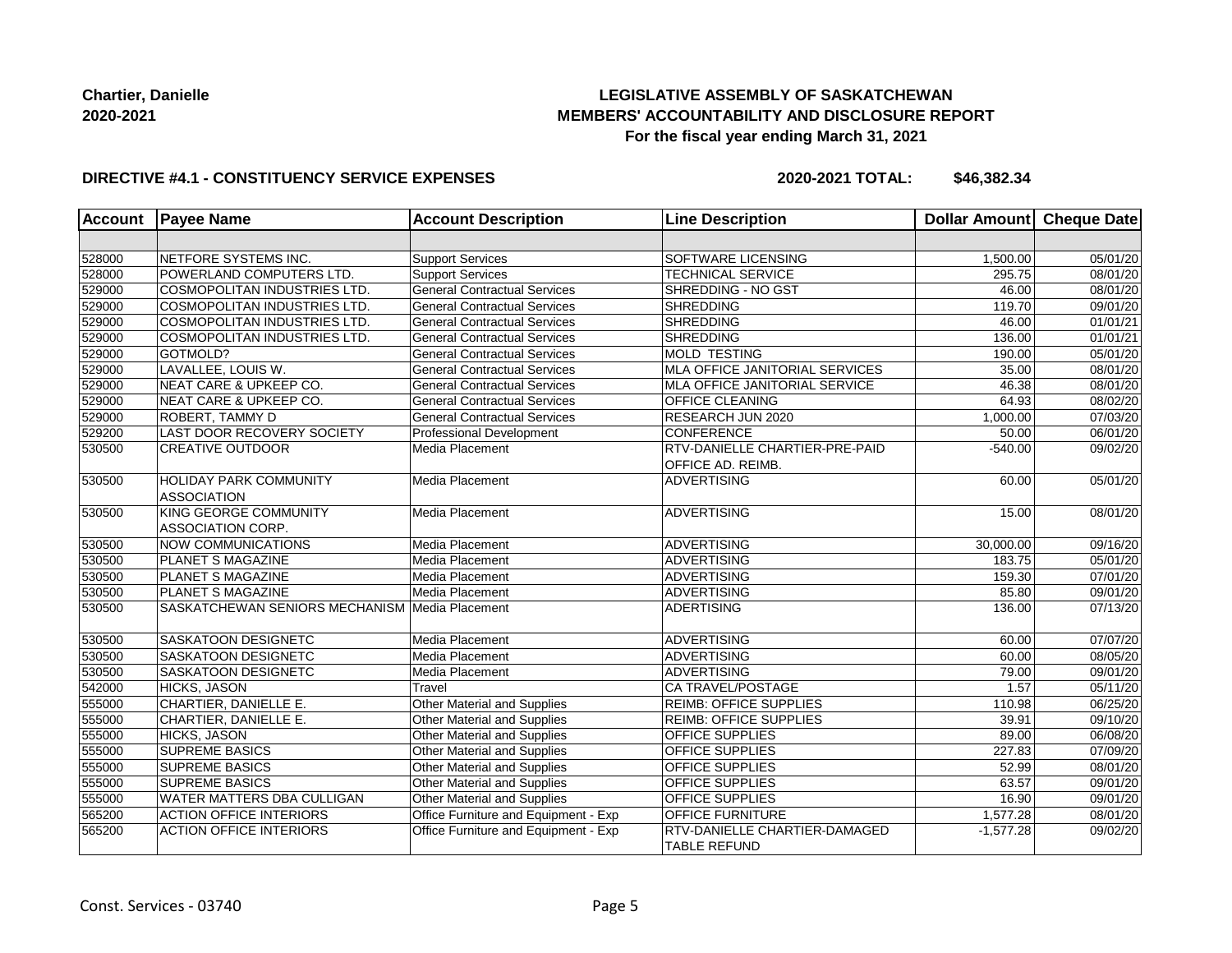# **LEGISLATIVE ASSEMBLY OF SASKATCHEWAN MEMBERS' ACCOUNTABILITY AND DISCLOSURE REPORT For the fiscal year ending March 31, 2021**

#### **DIRECTIVE #4.1 - CONSTITUENCY SERVICE EXPENSES**

**2020-2021 TOTAL: \$46,382.34**

| l Account | <b>Pavee Name</b> | <b>Account Description</b> | <b>Description</b><br>Lıne        | <b>Dollar</b> | Amount Cheque Date |
|-----------|-------------------|----------------------------|-----------------------------------|---------------|--------------------|
|           |                   |                            |                                   |               |                    |
| 588950    |                   |                            | <b>PREPAID EXPENSE ADJUSTMENT</b> | ,350.00       | 03/12/20           |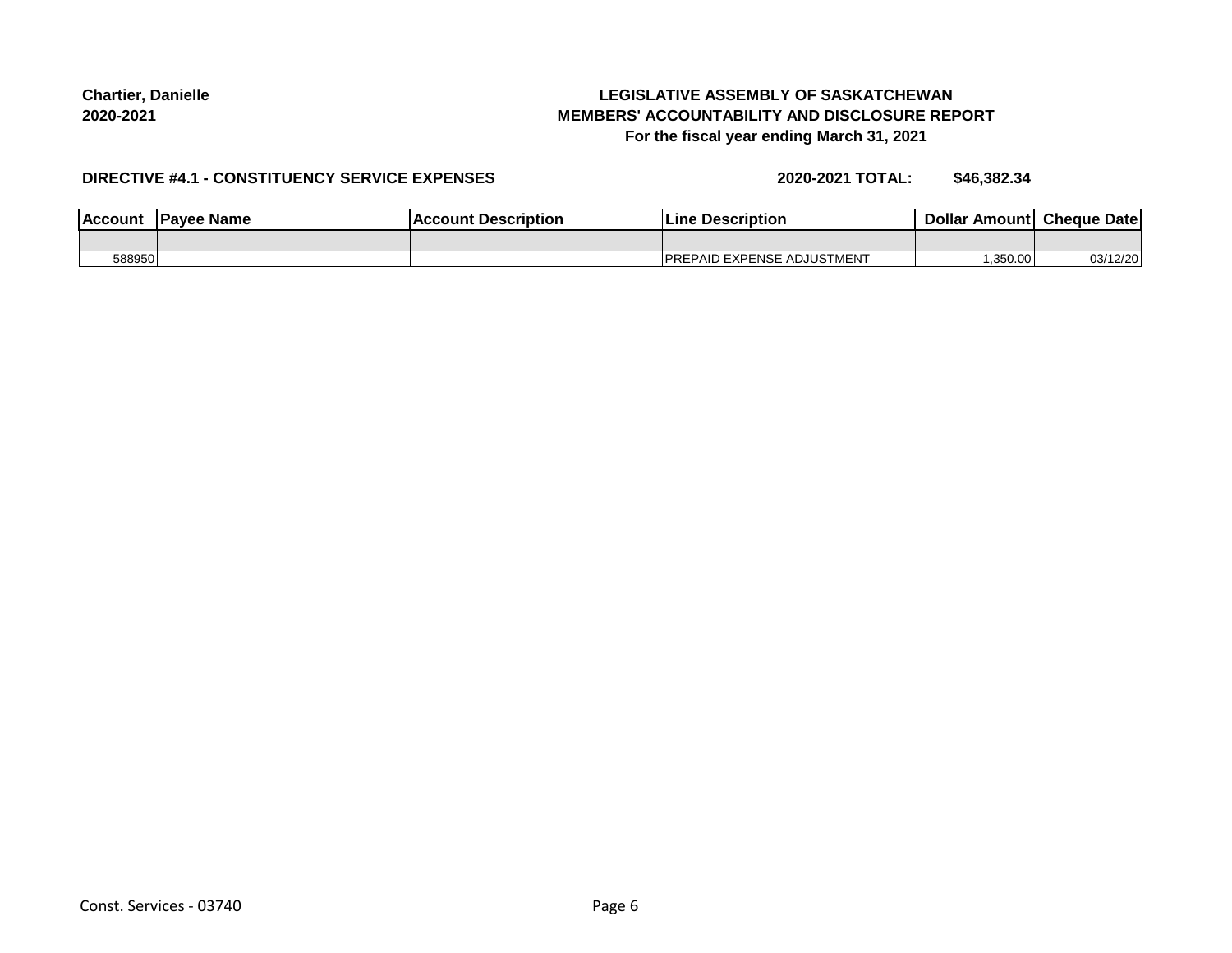# **LEGISLATIVE ASSEMBLY OF SASKATCHEWAN MEMBERS' ACCOUNTABILITY AND DISCLOSURE REPORT For the fiscal year ending March 31, 2021**

#### **DIRECTIVE #6 - CONSTITUENCY ASSISTANT EXPENSES**

**2020-2021 TOTAL: \$34,976.65**

| <b>Account</b> | <b>Payee Name</b>     | <b>Account Description</b>                       | Dollar Amount | <b>Cheque Date</b> |
|----------------|-----------------------|--------------------------------------------------|---------------|--------------------|
|                |                       |                                                  |               |                    |
| 513000         | HICKS, JASON          | Out-of-Scope Permanent                           | 0.00          | 04/01/20           |
| 513000         | HICKS, JASON          | Out-of-Scope Permanent                           | $-410.18$     | 04/13/20           |
| 513000         | <b>HICKS, JASON</b>   | Out-of-Scope Permanent                           | 2,050.92      | 04/14/20           |
| 513000         | <b>HICKS, JASON</b>   | Out-of-Scope Permanent                           | 2,050.92      | 05/01/20           |
| 513000         | <b>HICKS, JASON</b>   | Out-of-Scope Permanent                           | 2,050.92      | 05/13/20           |
| 513000         | <b>HICKS, JASON</b>   | Out-of-Scope Permanent                           | 2,050.92      | 05/27/20           |
| 513000         | <b>HICKS, JASON</b>   | Out-of-Scope Permanent                           | 2,050.92      | 06/10/20           |
| 513000         | HICKS, JASON          | Out-of-Scope Permanent                           | 2,210.76      | 06/24/20           |
| 513000         | <b>HICKS, JASON</b>   | Out-of-Scope Permanent                           | 2,077.56      | 07/08/20           |
| 513000         | HICKS, JASON          | Out-of-Scope Permanent                           | 2,077.56      | 07/22/20           |
| 513000         | <b>HICKS, JASON</b>   | Out-of-Scope Permanent                           | 2,077.56      | 08/05/20           |
| 513000         | HICKS, JASON          | Out-of-Scope Permanent                           | 2,077.56      | 08/19/20           |
| 513000         | <b>HICKS, JASON</b>   | Out-of-Scope Permanent                           | 2,077.56      | 09/02/20           |
| 513000         | HICKS, JASON          | Out-of-Scope Permanent                           | 2,077.56      | 09/16/20           |
| 513000         | <b>HICKS, JASON</b>   | Out-of-Scope Permanent                           | 2,077.56      | 10/01/20           |
| 513000         | HICKS, JASON          | Out-of-Scope Permanent                           | 4,871.16      | 10/07/20           |
| 513000         | HICKS, JASON          | Out-of-Scope Permanent                           | 1,534.51      | 12/01/20           |
| 514000         | GOSSEN, JUDITH        | Casual/Term                                      | 206.84        | 09/16/20           |
| 514000         | GOSSEN, JUDITH        | Casual/Term                                      | 2,166.16      | 10/01/20           |
| 514000         | <b>GOSSEN, JUDITH</b> | Casual/Term                                      | 730.16        | 10/07/20           |
| 519900         | None (Default)        | Change in Y/E Accrued Empl Leave<br>Entitlements | $-1,130.28$   | 04/20/20           |